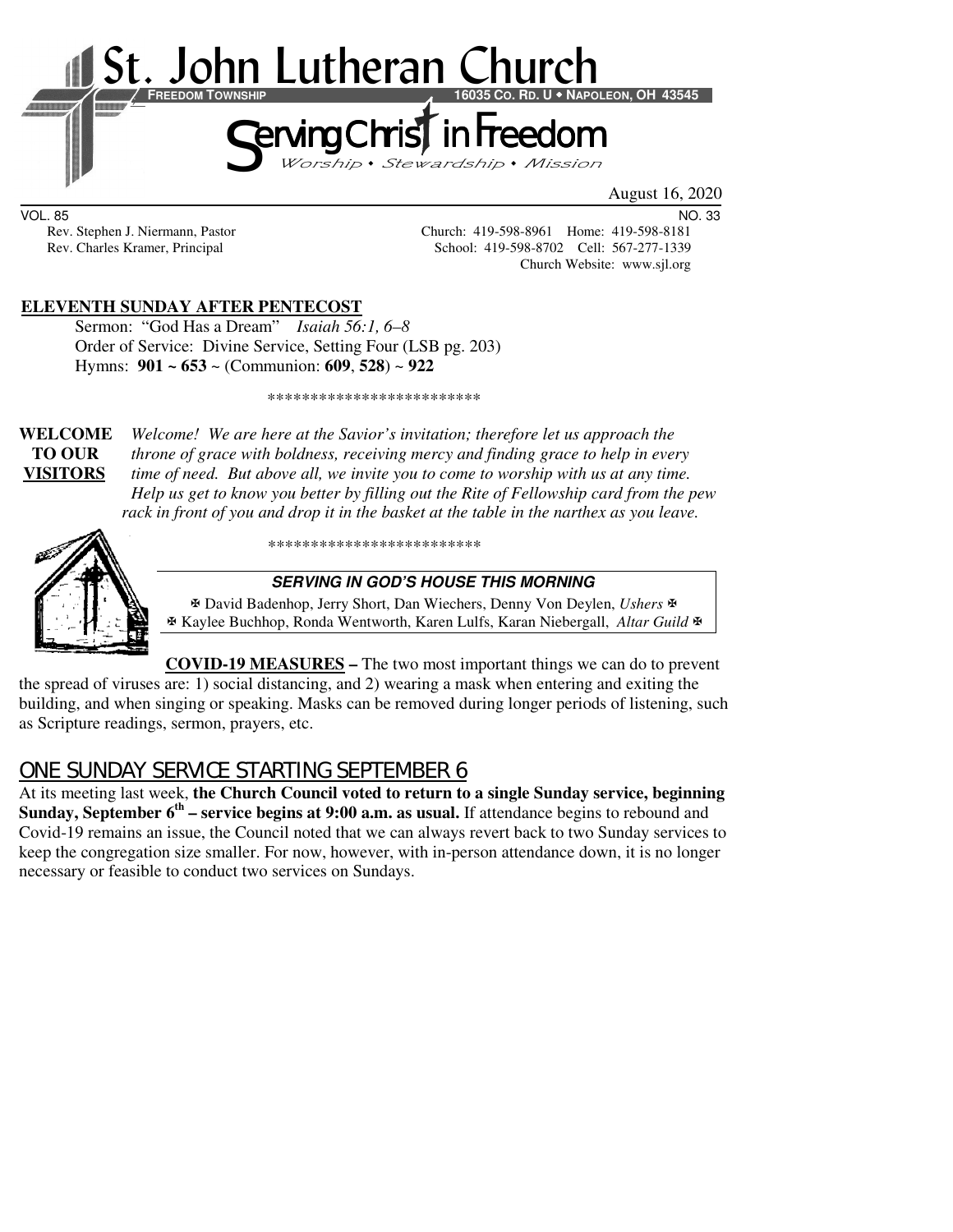|          | In God's House This Week | Online church calendar: www.DynaCal.com/sjl                       |  |  |
|----------|--------------------------|-------------------------------------------------------------------|--|--|
| Date     | Time                     | <b>Activities</b>                                                 |  |  |
|          | 8:30AM                   |                                                                   |  |  |
| Today    | &                        | <b>Communion Service</b>                                          |  |  |
|          | 10:00AM                  |                                                                   |  |  |
| Tues.    | 7:00 PM                  | Parent's Meeting in Fellowship Hall                               |  |  |
|          | 7:00 PM                  | <b>Stewardship Board Meeting</b>                                  |  |  |
| Thurs.   | 7:00 PM                  | <b>Thursday Evening Worship</b>                                   |  |  |
|          | 8:30AM                   |                                                                   |  |  |
| Sun.     | &                        | <b>Worship Service</b>                                            |  |  |
|          | 10:00AM                  |                                                                   |  |  |
| $Mon. -$ |                          | Morning Meditations, WONW 1280 AM                                 |  |  |
| Sat.     | 7:30 AM                  | Speaker: Rev. Willie Stottlemyer, St. Stephen Lutheran - Defiance |  |  |

# **FOR THOSE LISTENING FROM THE PARKING LOT**

**Pick up your bulletin and service by driving through the carport before worship** 

**You can give your offering to the deacon at the same time** 

**Tune your FM radio to 87.7** 

**Drive-thru Communion after worship under carport** 

## **PEW COLOR DESIGNATIONS FOR SOCIAL DISTANCING**

- Thursday evenings **RED** pews
- Sunday early service **RED** pews
- Sunday late service **BLUE** pews

**MATTERS FOR PRAYER** – Please keep these people in your prayers:

- Shut-Ins: *Norma Damman, Renetta Homan,* and *Lester Rabe*
- *Melba Elling,* and *Lorna Von Deylen*, at Genacross Lutheran Home
- *Evelyn Rohrs,* at Assisted Living Genacross Lutheran Home
- *Harold Behrmann,* at Fulton Manor, Wauseon
- *Donald Badenhop,* has returned to Vancrest Nursing Care Facility, Holgate
- *Donald Landry,* residing at the Ohio Veteran's Home, Sandusky
- Armed Services: *Justin Atkinson, Jason Rohrs*, *Emily Schroeder, Connor Gerken, Seth Handy, Nathan Nemoyer, Jared Dishop*
- *Cheryl Yaw,* for recent heart issues, and prayers answered
- *Sue Hurst,* who is experiencing health concerns with the return of her cancer
- *Ruth Moll*, who is recovering from open heart surgery this past Thursday
- ◆ *Nick & AnneMarie Damman*, on the birth of their daughter, Larkyn Louise, on Sun., Aug. 9<sup>th</sup> at Toledo Hospital. All are doing well, including big sister, Maisie, who is soooo excited!
- *John & Abby (Dietrich) Buldas*, on the birth of their daughter, Tessa Alexandria, on Tues., Aug.  $11<sup>th</sup>$  at Fulton County Health Center. Theo and Tay can't wait to help mommy and daddy with their new little sister.
- *Rev. Logan Scheiwe*, Assoc. Pastor at St. Paul, Napoleon, who is receiving immunotherapy treatment for stage four cancer. May God give him strength in the battle and healing in the body.



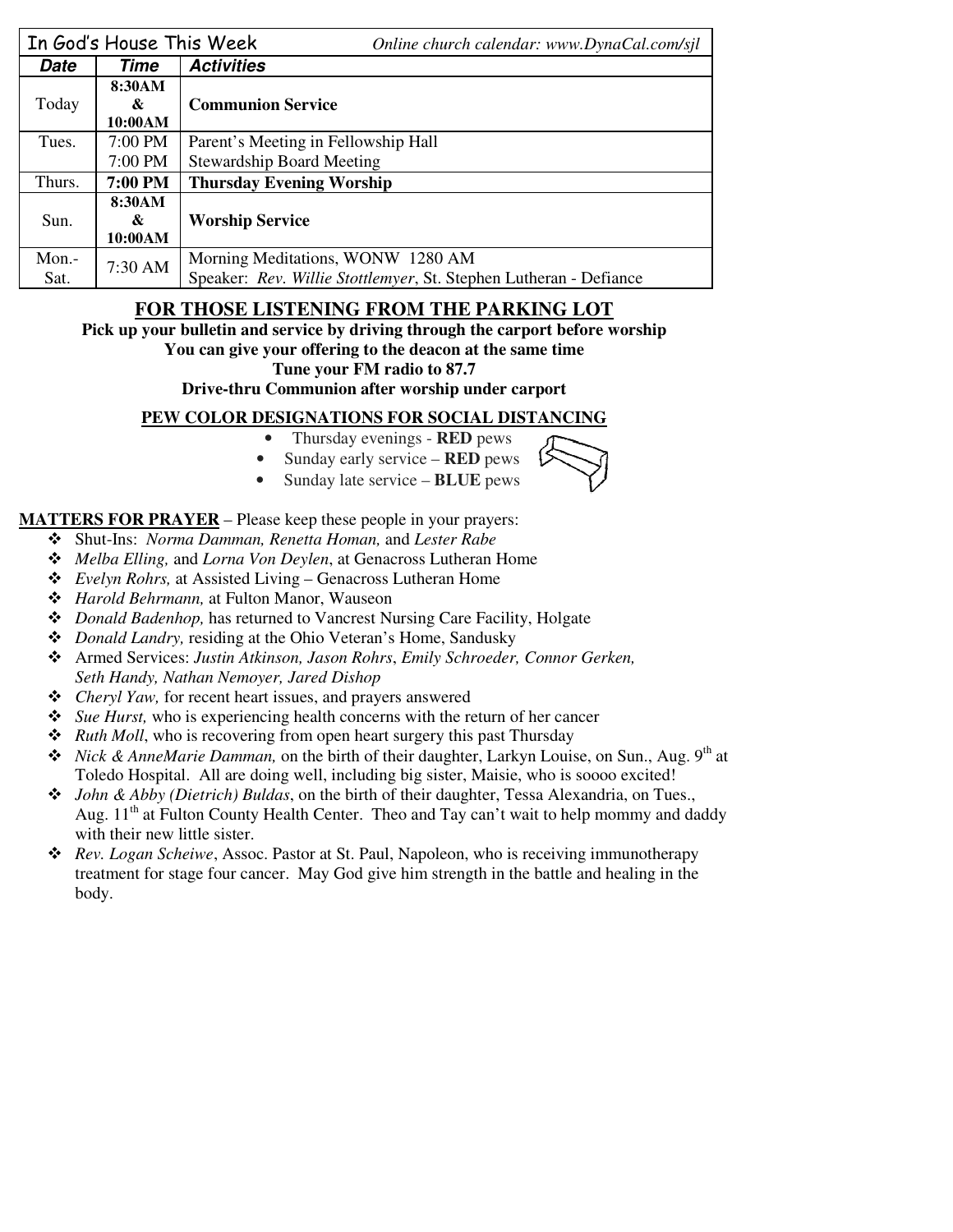#### **THE SCRIPTURES THIS DAY – Eleventh Sunday after Pentecost**

The lessons for this Sunday are tightly themed around the idea that none who comes to Christ in faith is cast aside. The **Old Testament Reading** promises salvation for those outside Israel. All who love the Lord and keep his commandments will be gathered and none are cast aside. The **Gospel** is the well-known account of Jesus' dealings with the Canaanite woman who pleads to him on behalf of her daughter. Although at first she suffers rejection, she persists with her plea. She is not pushed away, but receives more than she originally asked. In the **Epistle** from Romans 11 (which continues a lengthy series of Sundays in this letter), St. Paul grapples with the question of Israel's rejection of God. Has God cast Israel? Concern for his fellow Jews is on the apostle's mind in chapters 9–11. Since he is writing to a predominately Gentile church in Rome, he intends to teach the doctrine of God's election by grace to show that God's mercy extends to all.

**A HEARTFELT THANK YOU** to all who supported us with thoughts, prayers, cards and kind words during the recent illness and passing of our dear brother, *Dale Von Deylen*. We miss him, but know that he lives eternally in heaven with the Lord. Thank you all, Dave & Jane Von Devlen, Deb Durham

# TWO SPECIAL SUNDAYS COMING UP

 $\overline{a}$ 

**AUG. 30 - ANNUAL OUTDOOR SERVICE –** Two weeks from today we will gather outdoors next to the Old School building for our annual Outdoor Service. Service time is 10:00 a.m. Please bring a chair and a friend!

- **At this service we will also witness the installation of our newest called teacher, Mrs. Haley (Gruenhagen) O'Neil.** Light refreshments will be served afterwards to give everyone a chance to hang around and greet Mrs. O'Neil. Sometime down the road, when the pandemic has abated, we will plan a congregational meal to properly welcome Mrs. O'Neil into our midst.
- **Also** at this service we will introduce the congregation to two more new members of the teaching staff. They are **Mrs. Donna Matson** and **Mrs. Pamala Reeves**. We will remember our school and staff in prayer, and invite God's blessings upon their work this school year as we continue the educational ministry of feeding Jesus' little lambs!

**SEPTEMBER 3rd and 6th – MUSICAL SERVICE BY DAVE ANDERSON** – Some of you may remember when Dave Anderson was here at St. John a number of years back for an evening concert. He, and Roger Walck, will be back to lead worship on Thursday, Sept. 3<sup>rd</sup> and Sunday, Sept. 6 with a message of God's Word and of song.

• **A free-will offering will be received to support a ministry near to Dave's heart, the SHEPHERD CANYON RETREAT (SCR)** near Wickenburg, AZ. *SCR* is an officially recognized service organization of the LC-MS that provides counseling services for spiritual and emotionally hurting church workers. Did you know that 80% of pastors say that the ministry has negatively impacted their families, and that upwards of 70% of pastors fight depression? *SCR* provides 7-day retreats with counseling services to help restore church workers to health so they can flourish in ministry.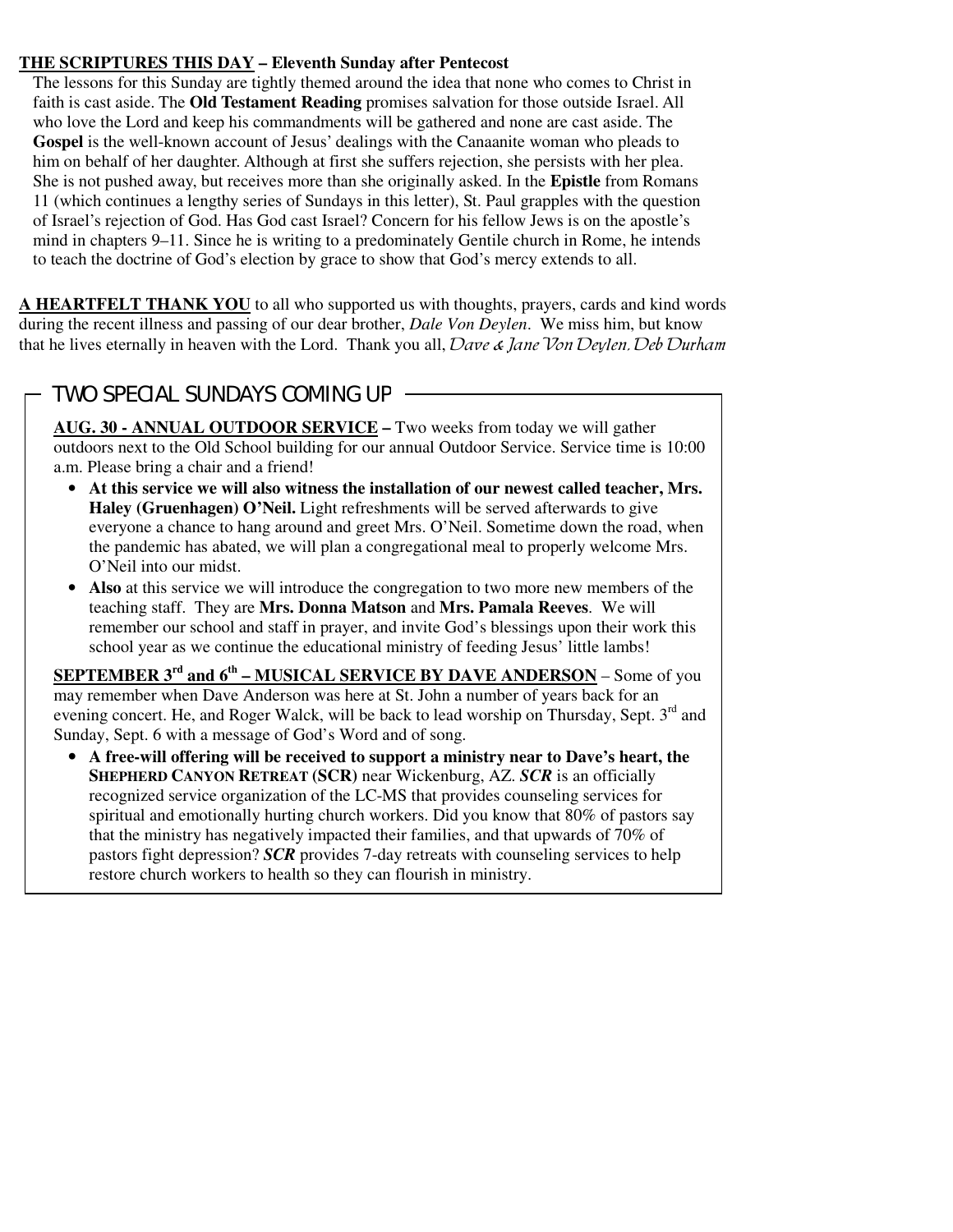**SHEPHERD'S COMMITTEE OR ELDERS' MEETING:** Our next meeting is scheduled for Tuesday, August 25.

**RITE OF FELLOWSHIP CARDS**: Due to the decreased attendance from the pandemic, we are asking that, for the time being, members do not need to fill out the Rite of Fellowship cards. Attendance is not being tracked at this time. We will inform you when to resume filling out the attendance cards. This will also save the church on expenses. Thank you.

| <b>FINANCIAL FACTS: Home Fund</b>                                          |            | Synod & Missions | <b>Building Fund</b> |  |  |
|----------------------------------------------------------------------------|------------|------------------|----------------------|--|--|
| Weekly Need                                                                | \$9,792.78 | \$500.00         | \$961.54             |  |  |
| Rec'd 08/09/20                                                             | \$5,851.00 | \$130.00         | \$315.00             |  |  |
| <b>ATTENDANCE:</b> Thursday $-24$ ; Sunday Early $-35$ ; Sunday Late $-15$ |            |                  |                      |  |  |

**MIDWEEK CONFIRMATION CLASS** will kick-off this year on **Wednesday evening, Sept. 2nd at 6:15 p.m.** We will gather in the north end of the fellowship hall to allow for better social distancing; please wear masks as well, per state requirements. We would like to have parents attend that evening for the first 15 or 20 minutes so that we can discuss the educational plan for the year, as well as any contingencies should distance learning become necessary.

**INSTALLATION AT IMMANUEL LUTHERAN, HAMLER:** On Sun., August 30<sup>th</sup> at 4:00 pm, Rev. James Fundum (*a brother to Rose Hoffman*) will be installed at Immanuel Lutheran Church, Hamler. This installation will be held outside on the church grounds.

**OPTIONS FOR HOLY COMMUNION DURING COVID -** During this time of pandemic, we are making Holy Communion available in the following ways:

- **Thursday evening Communion services** prior to first and third Sundays
- **First and Third Sundays each month** in the Sanctuary, and drive-thru after each service
- **Second Sundays** after both services in the sanctuary

#### **Please note – Drive-thru Communion is on the first and third Sundays only for those who have participated in the Divine Service from the parking lot.**

**A NOTE ABOUT OFFERINGS** – There is much for which to be thankful, even during this pandemic. In particular, we give thanks to God for everyone who has faithfully supported the ministry through this time with their continuing offerings. We are truly blessed! If you will not be returning to public services for a while yet, you can give your offering in one of these ways:

- For those listening to the FM parking lot broadcast, you may give your offering to the usher or deacon when they hand you your bulletin.
- Use the '**Give Now'** online giving page a link (the blue button) is on our website.
- Mail your offerings to the church.
- Drop off your offerings on Tuesdays, 9 a.m. to noon, outside the church office.

### **BULLETIN SUBMISSION NOTE**: With Thursday night services in session, bulletin

announcements must be turned in to the office by Wednesday of each week in order to be included in the Thursday and Sunday bulletin. Please make note of this. Thank you!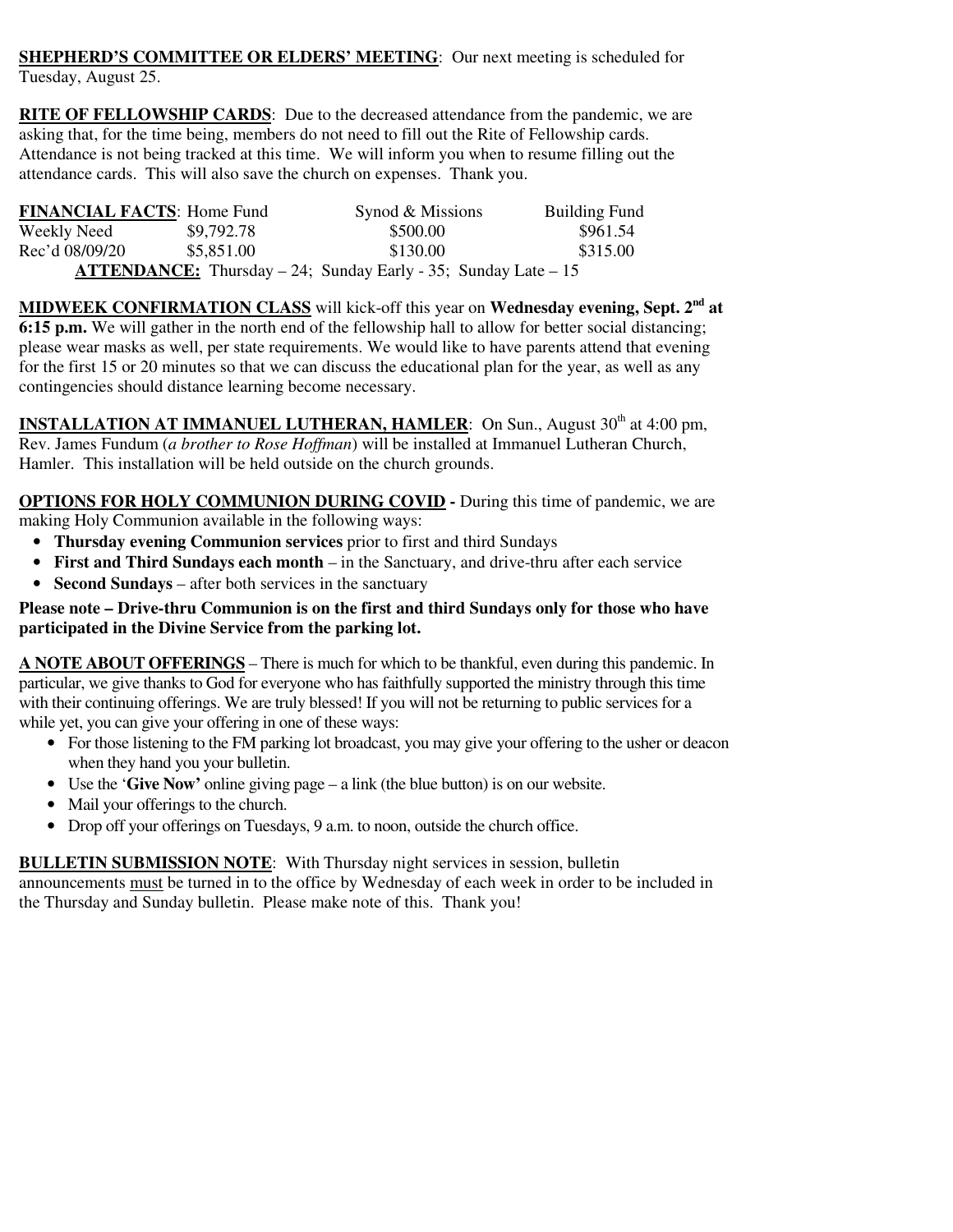

**SHARE THE BOUNTY OF SUMMER** – This morning a table has been set up under the carport where you can bring any spare produce from your garden and share it with others in the congregation. Bring whatever you can and take whatever you can use, and share the bounty of summer! The table will be set up each Sunday through mid-September or so.

**ARCHIVES DISPLAY**: In honor of *Lowell Petzoldt's* retirement after serving St. John Lutheran School for 44 years, the Archives Committee has updated their display with pictures and documents from Mr. Petzoldt's teaching career. We have pictures of his family, past and present students, fishing buddies (*fishing stories not included*) and his many achievements throughout his career. Please stop by and check out the nice tribute to Mr. Petzoldt and his part in St. John School's history.

**FURNISHINGS FOR OLD SCHOOL RENOVATION EAST ROOM** - The church council discussed furnishings for the east room of the old school renovation project which is envisioned to be a versatile room available for meetings, conferences, classes, family events, etc. of up to approximately 50 people. To furnish the room, the council settled on purchasing *Lifetime™* brand tables and chairs because of their high quality and durability. We are planning to purchase the following:

- 8 six-foot banquet tables \$85 each
- 50 chairs \$25 each
- 2 60-inch TVs and wall mounts (for both rooms) \$500 each

If you would like to give a gift toward these purchases, we are prepared to begin receiving them. Gifts may be included with your regular offering (make a notation on your envelope), or deposited into the clear box marked "Old School Furnishings" located on the narthex table (special envelopes for your gift are available). Thank you for your gifts as we come down the homestretch on this project!



**FREEDOM'S FLOCK** – St. John's after school program will begin at 3:00 PM on the first day of school, August 27. Please contact Director *Karen Riefers* to pre-register your child(ren) and pay the \$15 per family registration by August 27, if possible. You can also access the Freedom's Flock Handbook and Registration/Medical forms on FastDirect. The Freedom Flock Aid position is still trying to be filled. Please see note below. If any adult or student (16 or older) would like to volunteer to also help with the program, you may contact Karen at 419-598-8686.

**STAFF POSITION OPENING**: St. John Lutheran School is looking for an aide for the Freedom Flock After School Care Program. This individual must be 18 years old, have a high school diploma, be willing to have a background check, and supply several references. If interested, please email Pastor Kramer at *ckramer@sjl.org*. Thank you!

**IF YOU'RE EVER IN A PINCH** and could use a little help, the *Good Neighbor Fund* is there to assist you too! Everything is strictly confidential. Just give Pastor Niermann a call!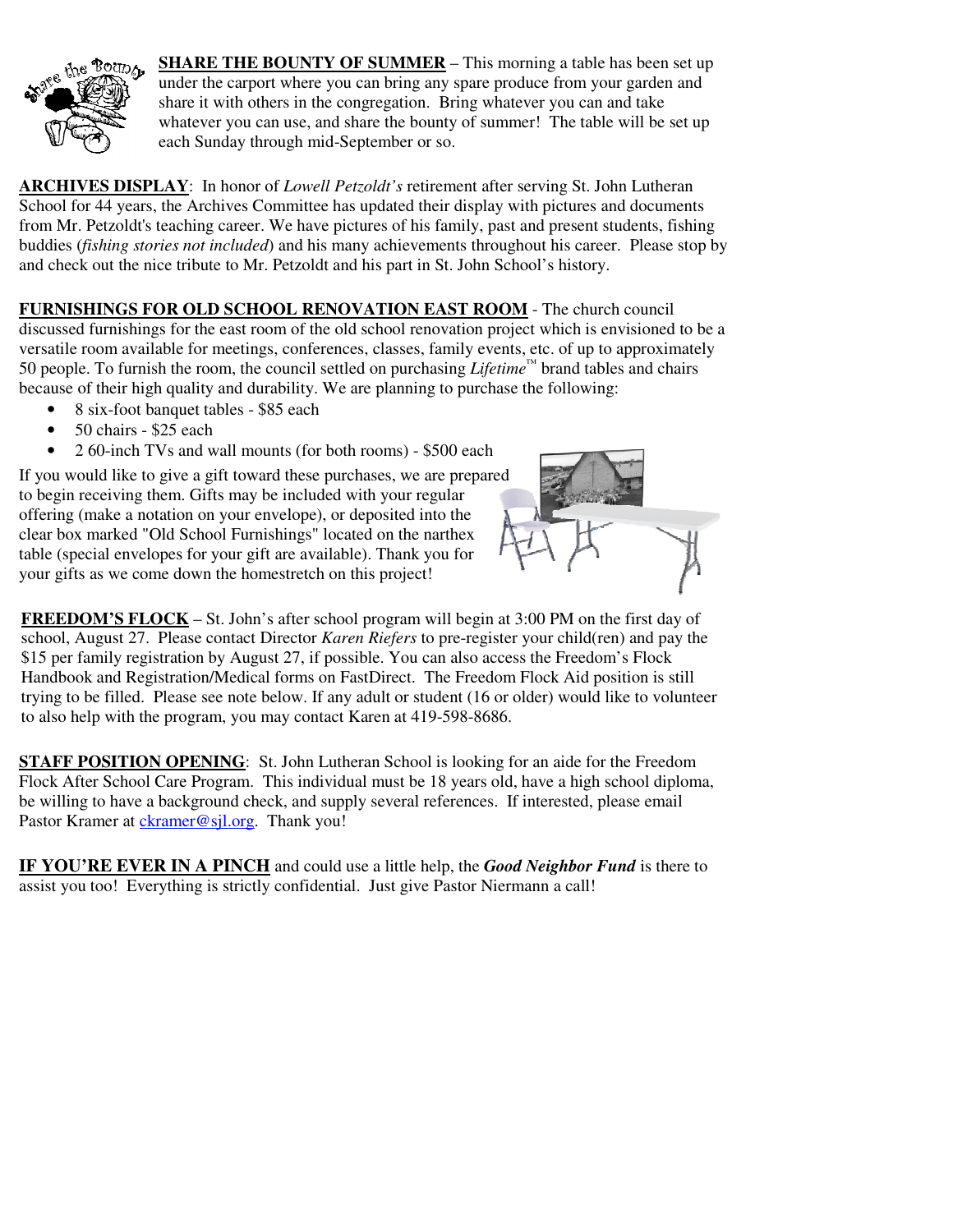**SCHOOL NOTES PAGE** can be picked up at the table in the narthex.

**PARENT HANDBOOKS:** The 2020-21 Parent Handbook is now posted and available via the FastDirect Communication network. A message has been sent to each family through FastDirect. Go to www.fastdir.com/stjohnfreedom and click on "Links". Handbooks will only be printed for those St. John families that do not have internet access via computers, cell phones, i-Pads, etc. Please call the school office to request a printed handbook.

## **UPCOMING SCHOOL & PRESCHOOL DATES TO REMEMBER:**

- ► **Preschool Parent's Meeting & Open House** On **Mon., Aug. 24 at 6:00 PM** there will be a Preschool Parent's Meeting held in the Fellowship Hall for children entering the 3-yr old preschool class. Immediately following this meeting (at 7:00 PM) there will be a Parent Meeting for children entering the 4/5-yr old preschool class. Parents will meet the new teacher as well as be informed about student expectations in the classroom. The basics of navigating in the FastDirect Communication system will also be presented. The classroom will be open and staffed during these meetings. **All Preschool parents are strongly encouraged to attend this meeting. Masks are now required when entering and exiting the building.**
- ► **School Open House** The St. John School will be holding an open house on **Tues., Aug. 25th from 6:00 – 7:00 PM** for Kindergarten thru Gr. 8 families. **Masks are now required when entering and exiting the building.** We will meet first in the Fellowship Hall. That will be a time to introduce our staff members and set the tone for the school year. After meeting in the Fellowship Hall students can drop off materials in their classrooms, meet teachers, and pay fees in the school office.

**PRESCHOOL UPDATE**: The State of Ohio has lifted the preschool limitation of 9 students per class. **As a result of that, St. John can now add a few more students to both of the 3-yr old and 4/5-yr old classes.** If interested, please contact the school office to register your child. Registration for Kindergarten to eighth grade is still available for this fall. If you know of someone interested in enrolling their child please call the school office at 419-598-8702.

**HEARING ASSISTANCE IS AVAILABLE**: If hearing in worship has been a problem for you, pick up one of the receiver units for our hearing assistance system. An usher will assist you and you'll hear much more clearly. *(Also, please let us know how the system is working for you.)* 

For those who use the hearing assistance system regularly and for the sake of hygiene, we ask that you claim one of the ear buds as your own and keep it with you in your purse, pocket, etc. Bring it with you when you come to church, and simply plug it into one the receivers.

**BBQ RIB MEAL**: The Ridgeville Fire Dept. is sponsoring a BBQ Rib Meal on Thurs. Sept. 17<sup>th</sup>. **Presale tickets only**. Contact *Eric Riefers* at 419-966-0227 to purchase your tickets. Tickets must be purchased by Tues., Sept.  $1<sup>st</sup>$ . See flyer posted in narthex.

#### 图图图

#### **FOOD FOR THOUGHT…**

#### **People are guided to heaven more by footprints than by guideposts.**

*"Therefore be imitators of God, as beloved children. And walk in love, as Christ loved us and gave himself up for us, a fragrant offering and sacrifice to God." Eph 5:1-2*